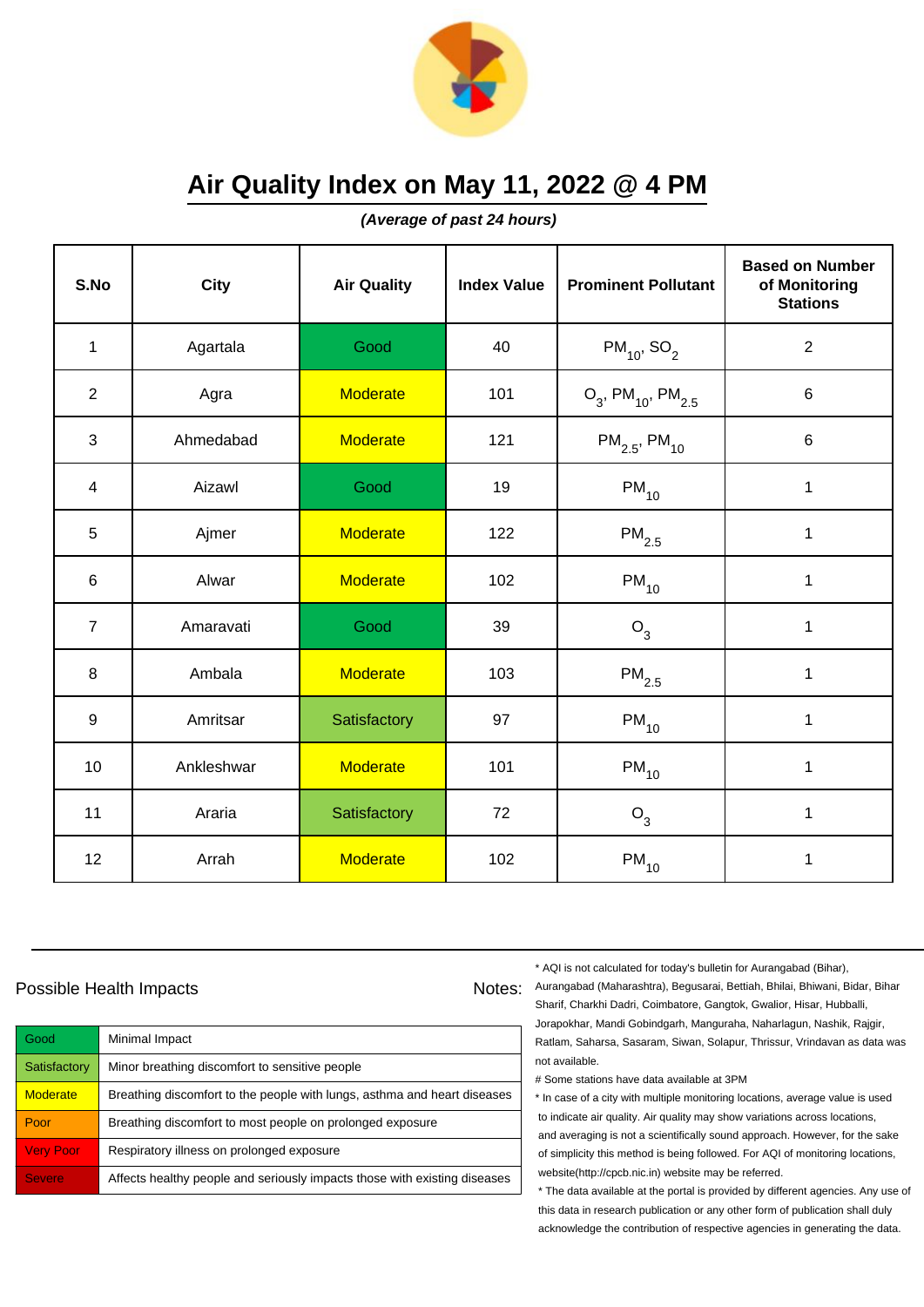

**(Average of past 24 hours)**

| S.No | <b>City</b>     | <b>Air Quality</b> | <b>Index Value</b> | <b>Prominent Pollutant</b> | <b>Based on Number</b><br>of Monitoring<br><b>Stations</b> |
|------|-----------------|--------------------|--------------------|----------------------------|------------------------------------------------------------|
| 13   | Asansol         | Satisfactory       | 68                 | NO <sub>2</sub>            | 1                                                          |
| 14   | <b>Baddi</b>    | <b>Moderate</b>    | 156                | $PM_{10}$                  | 1                                                          |
| 15   | Bagalkot        | Good               | 50                 | $\mathsf{PM}_{2.5}$        | 1                                                          |
| 16   | Baghpat         | <b>Moderate</b>    | 152                | O <sub>3</sub>             | 1                                                          |
| 17   | Bahadurgarh     | <b>Moderate</b>    | 136                | $\mathsf{PM}_{10}$         | 1                                                          |
| 18   | Ballabgarh      | Satisfactory       | 75                 | $PM_{10}$                  | 1                                                          |
| 19   | <b>Bathinda</b> | Satisfactory       | 81                 | $PM_{10}$                  | 1                                                          |
| 20   | Bengaluru       | Satisfactory       | 74                 | $PM_{10}$ , CO             | $\overline{7}$                                             |
| 21   | Bhagalpur       | <b>Moderate</b>    | 114                | $PM_{10}$                  | $\overline{2}$                                             |
| 22   | <b>Bhiwadi</b>  | <b>Moderate</b>    | 153                | $PM_{2.5}$                 | $\mathbf{1}$                                               |
| 23   | Bhopal          | <b>Moderate</b>    | 148                | $\mathsf{PM}_{10}$         | 1                                                          |
| 24   | Bilaspur        | Satisfactory       | 55                 | $\mathsf{PM}_{10}$         | 1                                                          |

### Possible Health Impacts

| Good             | Minimal Impact                                                            |
|------------------|---------------------------------------------------------------------------|
| Satisfactory     | Minor breathing discomfort to sensitive people                            |
| <b>Moderate</b>  | Breathing discomfort to the people with lungs, asthma and heart diseases  |
| Poor             | Breathing discomfort to most people on prolonged exposure                 |
| <b>Very Poor</b> | Respiratory illness on prolonged exposure                                 |
| <b>Severe</b>    | Affects healthy people and seriously impacts those with existing diseases |

\* AQI is not calculated for today's bulletin for Aurangabad (Bihar),

Notes: Aurangabad (Maharashtra), Begusarai, Bettiah, Bhilai, Bhiwani, Bidar, Bihar Sharif, Charkhi Dadri, Coimbatore, Gangtok, Gwalior, Hisar, Hubballi, Jorapokhar, Mandi Gobindgarh, Manguraha, Naharlagun, Nashik, Rajgir, Ratlam, Saharsa, Sasaram, Siwan, Solapur, Thrissur, Vrindavan as data was not available.

# Some stations have data available at 3PM

\* In case of a city with multiple monitoring locations, average value is used to indicate air quality. Air quality may show variations across locations, and averaging is not a scientifically sound approach. However, for the sake of simplicity this method is being followed. For AQI of monitoring locations, website(http://cpcb.nic.in) website may be referred.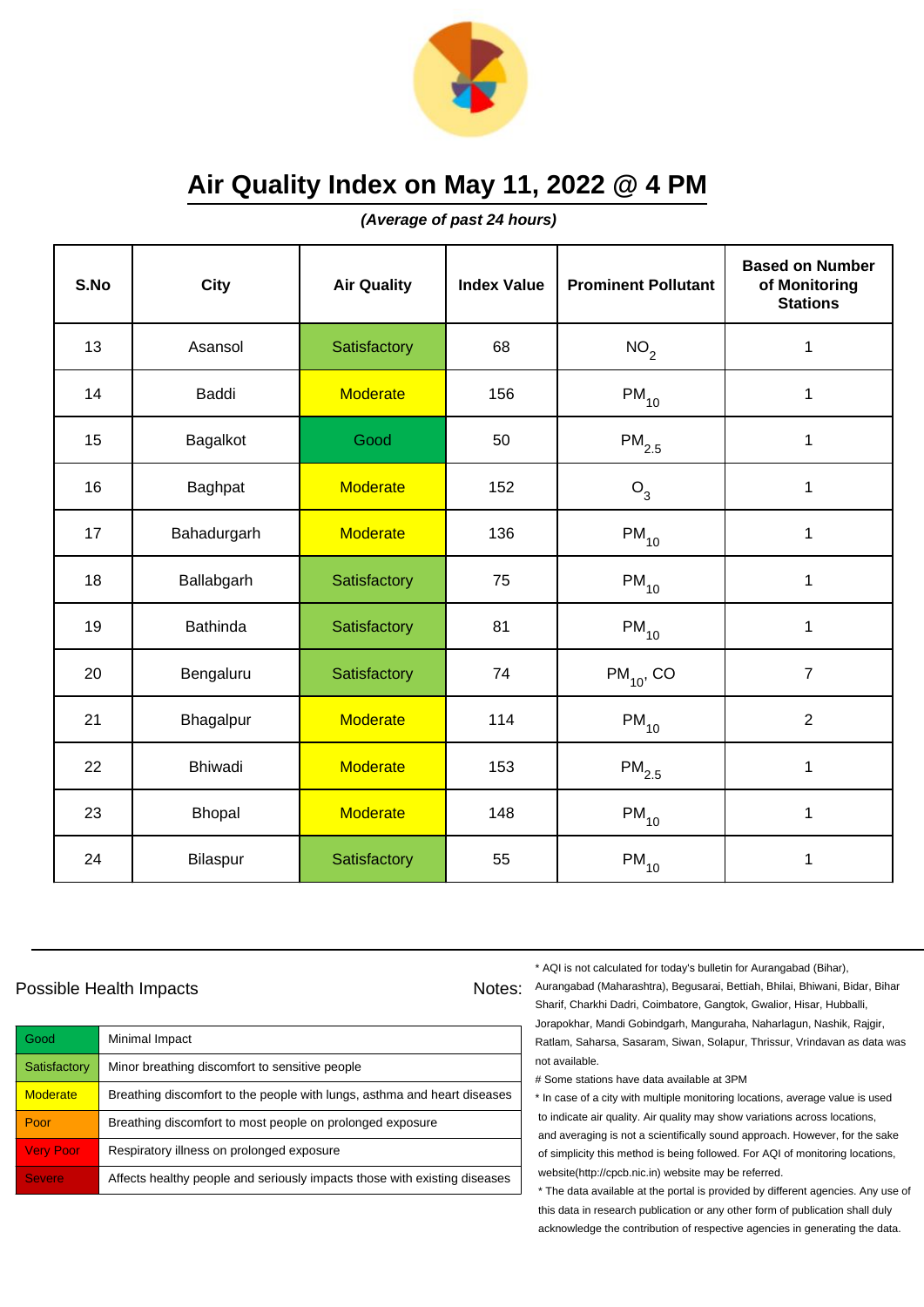

**(Average of past 24 hours)**

| S.No | <b>City</b>    | <b>Air Quality</b> | <b>Index Value</b> | <b>Prominent Pollutant</b> | <b>Based on Number</b><br>of Monitoring<br><b>Stations</b> |
|------|----------------|--------------------|--------------------|----------------------------|------------------------------------------------------------|
| 25   | Brajrajnagar   | Satisfactory       | 56                 | CO                         | 1                                                          |
| 26   | Bulandshahr    | <b>Moderate</b>    | 171                | O <sub>3</sub>             | 1                                                          |
| 27   | <b>Buxar</b>   | <b>Moderate</b>    | 108                | CO                         | 1                                                          |
| 28   | Chamarajanagar | Good               | 46                 | $PM_{10}$                  | 1                                                          |
| 29   | Chandigarh     | <b>Moderate</b>    | 183                | $O_3$ , PM <sub>10</sub>   | 3                                                          |
| 30   | Chandrapur     | Satisfactory       | 78                 | $PM_{10}$ , CO             | $\overline{2}$                                             |
| 31   | Chennai        | Satisfactory       | 71                 | CO, $PM_{10}$ , $PM_{2.5}$ | $\overline{7}$                                             |
| 32   | Chhapra        | <b>Moderate</b>    | 103                | $PM_{10}$                  | 1                                                          |
| 33   | Chikkaballapur | Satisfactory       | 71                 | $PM_{10}$                  | $\mathbf 1$                                                |
| 34   | Chikkamagaluru | Satisfactory       | 52                 | $PM_{10}$                  | 1                                                          |
| 35   | Damoh          | Satisfactory       | 55                 | $PM_{10}$                  | 1                                                          |
| 36   | Darbhanga      | <b>Moderate</b>    | 121                | $PM_{10}$                  | 1                                                          |

#### Possible Health Impacts

| Good            | Minimal Impact                                                            |
|-----------------|---------------------------------------------------------------------------|
| Satisfactory    | Minor breathing discomfort to sensitive people                            |
| <b>Moderate</b> | Breathing discomfort to the people with lungs, asthma and heart diseases  |
| Poor            | Breathing discomfort to most people on prolonged exposure                 |
| Very Poor       | Respiratory illness on prolonged exposure                                 |
| <b>Severe</b>   | Affects healthy people and seriously impacts those with existing diseases |

\* AQI is not calculated for today's bulletin for Aurangabad (Bihar),

Notes: Aurangabad (Maharashtra), Begusarai, Bettiah, Bhilai, Bhiwani, Bidar, Bihar Sharif, Charkhi Dadri, Coimbatore, Gangtok, Gwalior, Hisar, Hubballi, Jorapokhar, Mandi Gobindgarh, Manguraha, Naharlagun, Nashik, Rajgir, Ratlam, Saharsa, Sasaram, Siwan, Solapur, Thrissur, Vrindavan as data was not available.

# Some stations have data available at 3PM

\* In case of a city with multiple monitoring locations, average value is used to indicate air quality. Air quality may show variations across locations, and averaging is not a scientifically sound approach. However, for the sake of simplicity this method is being followed. For AQI of monitoring locations, website(http://cpcb.nic.in) website may be referred.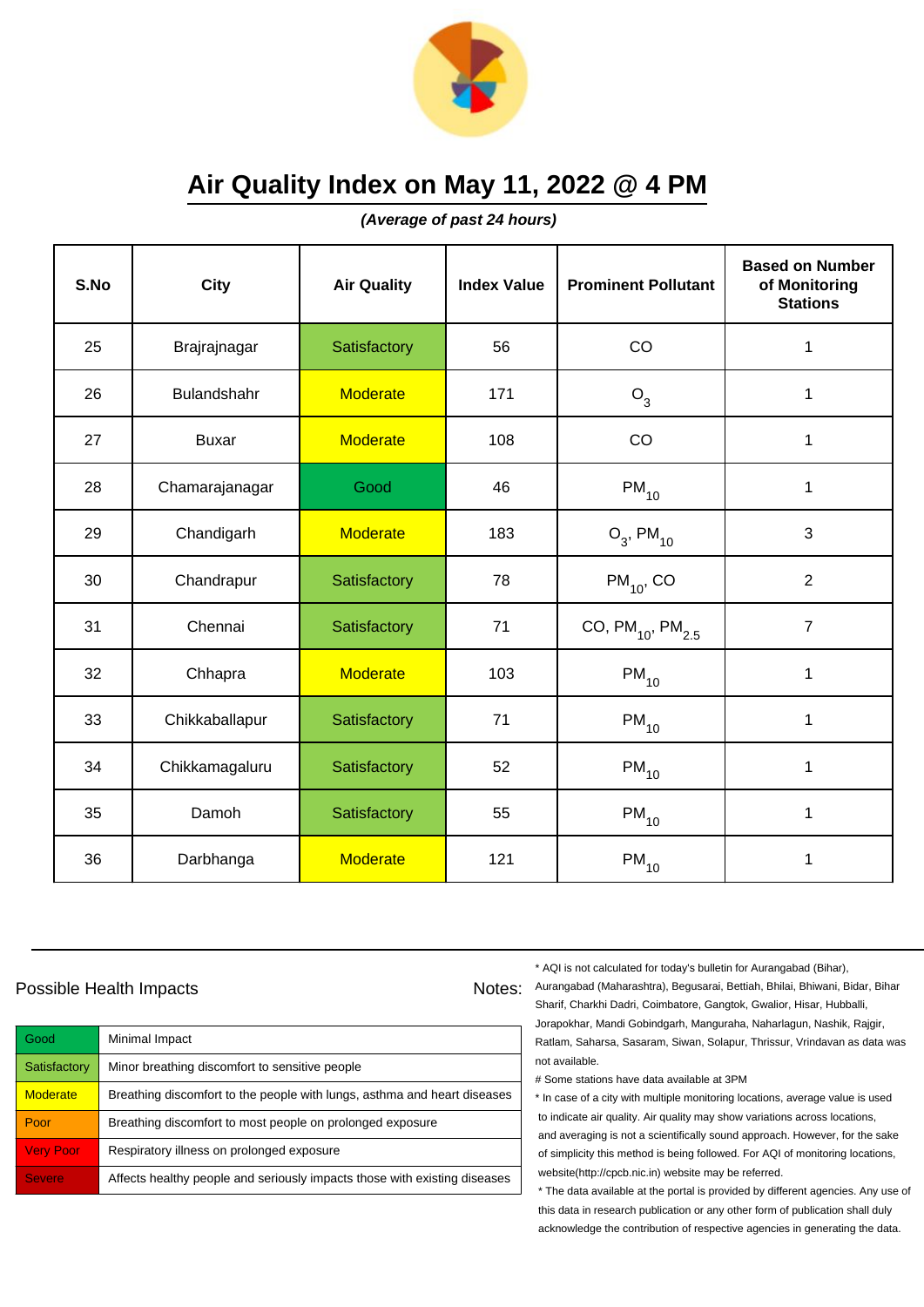

**(Average of past 24 hours)**

| S.No | <b>City</b> | <b>Air Quality</b> | <b>Index Value</b> | <b>Prominent Pollutant</b>    | <b>Based on Number</b><br>of Monitoring<br><b>Stations</b> |
|------|-------------|--------------------|--------------------|-------------------------------|------------------------------------------------------------|
| 37   | Davanagere  | Satisfactory       | 64                 | $PM_{10}$                     | 1                                                          |
| 38   | Dehradun    | Satisfactory       | 64                 | $\mathsf{PM}_{10}$            | 1                                                          |
| 39   | Delhi       | <b>Moderate</b>    | 156                | $O_3$ , PM <sub>2.5</sub>     | 38                                                         |
| 40   | Dewas       | <b>Moderate</b>    | 173                | $PM_{10}$                     | $\mathbf{1}$                                               |
| 41   | Dharuhera   | <b>Moderate</b>    | 167                | $PM_{10}$                     | $\mathbf 1$                                                |
| 42   | Durgapur    | <b>Moderate</b>    | 113                | $PM_{10}$                     | 1                                                          |
| 43   | Eloor       | Satisfactory       | 56                 | $\mathsf{PM}_{10}$            | $\mathbf{1}$                                               |
| 44   | Ernakulam   | Satisfactory       | 53                 | NO <sub>2</sub>               | $\mathbf{1}$                                               |
| 45   | Faridabad   | <b>Moderate</b>    | 140                | $PM_{2.5}$ , PM <sub>10</sub> | 3                                                          |
| 46   | Fatehabad   | <b>Moderate</b>    | 139                | $PM_{10}$                     | $\mathbf 1$                                                |
| 47   | Firozabad   | Satisfactory       | 88                 | $PM_{10}$ , O <sub>3</sub>    | $\overline{2}$                                             |
| 48   | Gadag       | Satisfactory       | 61                 | $PM_{10}$                     | 1                                                          |

### Possible Health Impacts

| Good             | Minimal Impact                                                            |
|------------------|---------------------------------------------------------------------------|
| Satisfactory     | Minor breathing discomfort to sensitive people                            |
| <b>Moderate</b>  | Breathing discomfort to the people with lungs, asthma and heart diseases  |
| Poor             | Breathing discomfort to most people on prolonged exposure                 |
| <b>Very Poor</b> | Respiratory illness on prolonged exposure                                 |
| <b>Severe</b>    | Affects healthy people and seriously impacts those with existing diseases |

\* AQI is not calculated for today's bulletin for Aurangabad (Bihar),

Notes: Aurangabad (Maharashtra), Begusarai, Bettiah, Bhilai, Bhiwani, Bidar, Bihar Sharif, Charkhi Dadri, Coimbatore, Gangtok, Gwalior, Hisar, Hubballi, Jorapokhar, Mandi Gobindgarh, Manguraha, Naharlagun, Nashik, Rajgir, Ratlam, Saharsa, Sasaram, Siwan, Solapur, Thrissur, Vrindavan as data was not available.

# Some stations have data available at 3PM

\* In case of a city with multiple monitoring locations, average value is used to indicate air quality. Air quality may show variations across locations, and averaging is not a scientifically sound approach. However, for the sake of simplicity this method is being followed. For AQI of monitoring locations, website(http://cpcb.nic.in) website may be referred.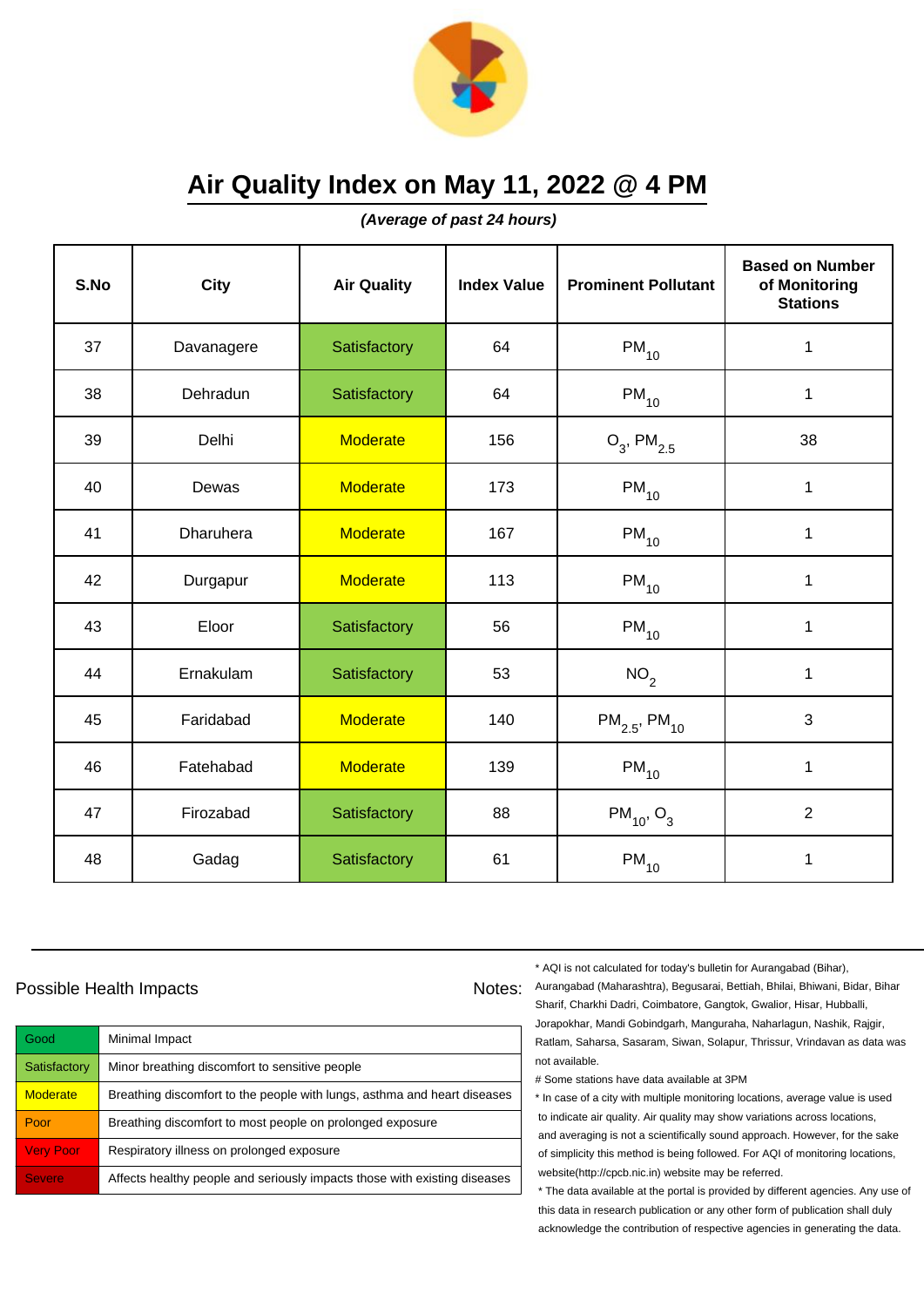

**(Average of past 24 hours)**

| S.No | <b>City</b>          | <b>Air Quality</b> | <b>Index Value</b> | <b>Prominent Pollutant</b>    | <b>Based on Number</b><br>of Monitoring<br><b>Stations</b> |
|------|----------------------|--------------------|--------------------|-------------------------------|------------------------------------------------------------|
| 49   | Gandhinagar          | <b>Moderate</b>    | 162                | $PM_{2.5}$ , PM <sub>10</sub> | 3                                                          |
| 50   | Gaya                 | Satisfactory       | 91                 | $O_3$ , CO, PM $_{2.5}$       | 3                                                          |
| 51   | Ghaziabad            | <b>Moderate</b>    | 176                | $O_3$ , PM <sub>10</sub>      | $\overline{4}$                                             |
| 52   | Gorakhpur            | Good               | 41                 | SO <sub>2</sub>               | 1                                                          |
| 53   | <b>Greater Noida</b> | <b>Moderate</b>    | 157                | $O_3$ , PM <sub>10</sub>      | $\overline{2}$                                             |
| 54   | Gummidipoondi        | Good               | 30                 | $PM_{10}$                     | 1                                                          |
| 55   | Gurugram             | <b>Moderate</b>    | 112                | $PM_{10}$ , PM <sub>2.5</sub> | 3                                                          |
| 56   | Guwahati             | Good               | 36                 | $\mathsf{PM}_{2.5}$           | $\mathbf{1}$                                               |
| 57   | Hajipur              | Satisfactory       | 68                 | $PM_{2.5}$                    | $\mathbf 1$                                                |
| 58   | Haldia               | Good               | 45                 | $PM_{10}$                     | 1                                                          |
| 59   | Hapur                | <b>Moderate</b>    | 137                | $PM_{10}$                     | $\mathbf{1}$                                               |
| 60   | Hassan               | Satisfactory       | 83                 | $PM_{10}$                     | 1                                                          |

### Possible Health Impacts

| Good             | Minimal Impact                                                            |
|------------------|---------------------------------------------------------------------------|
| Satisfactory     | Minor breathing discomfort to sensitive people                            |
| <b>Moderate</b>  | Breathing discomfort to the people with lungs, asthma and heart diseases  |
| Poor             | Breathing discomfort to most people on prolonged exposure                 |
| <b>Very Poor</b> | Respiratory illness on prolonged exposure                                 |
| <b>Severe</b>    | Affects healthy people and seriously impacts those with existing diseases |

\* AQI is not calculated for today's bulletin for Aurangabad (Bihar),

Notes: Aurangabad (Maharashtra), Begusarai, Bettiah, Bhilai, Bhiwani, Bidar, Bihar Sharif, Charkhi Dadri, Coimbatore, Gangtok, Gwalior, Hisar, Hubballi, Jorapokhar, Mandi Gobindgarh, Manguraha, Naharlagun, Nashik, Rajgir, Ratlam, Saharsa, Sasaram, Siwan, Solapur, Thrissur, Vrindavan as data was not available.

# Some stations have data available at 3PM

\* In case of a city with multiple monitoring locations, average value is used to indicate air quality. Air quality may show variations across locations, and averaging is not a scientifically sound approach. However, for the sake of simplicity this method is being followed. For AQI of monitoring locations, website(http://cpcb.nic.in) website may be referred.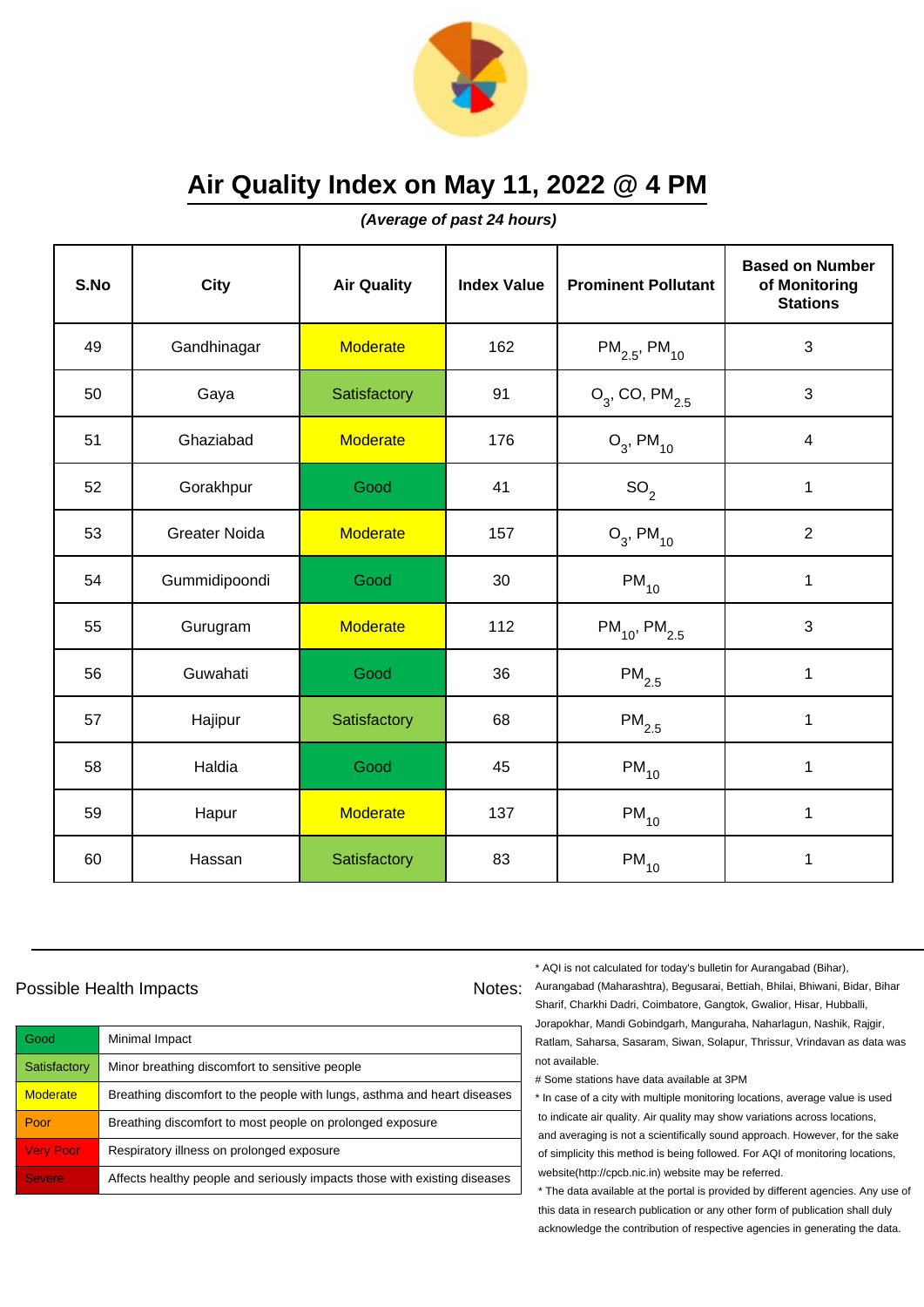

**(Average of past 24 hours)**

| S.No | City      | <b>Air Quality</b> | <b>Index Value</b> | <b>Prominent Pollutant</b>    | <b>Based on Number</b><br>of Monitoring<br><b>Stations</b> |
|------|-----------|--------------------|--------------------|-------------------------------|------------------------------------------------------------|
| 61   | Haveri    | Satisfactory       | 74                 | $PM_{10}$                     | $\mathbf 1$                                                |
| 62   | Howrah    | Satisfactory       | 53                 | $PM_{10}$ , CO                | $\mathbf{3}$                                               |
| 63   | Hyderabad | Satisfactory       | 86                 | $PM_{10}$ , PM <sub>2.5</sub> | 6                                                          |
| 64   | Imphal    | Satisfactory       | 76                 | SO <sub>2</sub>               | $\mathbf{1}$                                               |
| 65   | Indore    | <b>Moderate</b>    | 171                | $PM_{10}$                     | $\mathbf 1$                                                |
| 66   | Jabalpur  | <b>Moderate</b>    | 135                | $PM_{10}$                     | $\mathbf{1}$                                               |
| 67   | Jaipur    | <b>Moderate</b>    | 165                | $PM_{2.5}$ , PM <sub>10</sub> | $\overline{2}$                                             |
| 68   | Jalandhar | Poor               | 204                | $PM_{2.5}$                    | 1                                                          |
| 69   | Jhansi    | <b>Moderate</b>    | 154                | $PM_{10}$                     | $\mathbf{1}$                                               |
| 70   | Jind      | <b>Moderate</b>    | 184                | $O_3$                         | 1                                                          |
| 71   | Jodhpur   | <b>Moderate</b>    | 198                | $\mathsf{PM}_{2.5}$           | 1                                                          |
| 72   | Kaithal   | <b>Moderate</b>    | 120                | $\mathsf{PM}_{10}$            | 1                                                          |

### Possible Health Impacts

| Good             | Minimal Impact                                                            |
|------------------|---------------------------------------------------------------------------|
| Satisfactory     | Minor breathing discomfort to sensitive people                            |
| <b>Moderate</b>  | Breathing discomfort to the people with lungs, asthma and heart diseases  |
| Poor             | Breathing discomfort to most people on prolonged exposure                 |
| <b>Very Poor</b> | Respiratory illness on prolonged exposure                                 |
| <b>Severe</b>    | Affects healthy people and seriously impacts those with existing diseases |

\* AQI is not calculated for today's bulletin for Aurangabad (Bihar),

Notes: Aurangabad (Maharashtra), Begusarai, Bettiah, Bhilai, Bhiwani, Bidar, Bihar Sharif, Charkhi Dadri, Coimbatore, Gangtok, Gwalior, Hisar, Hubballi, Jorapokhar, Mandi Gobindgarh, Manguraha, Naharlagun, Nashik, Rajgir, Ratlam, Saharsa, Sasaram, Siwan, Solapur, Thrissur, Vrindavan as data was not available.

# Some stations have data available at 3PM

\* In case of a city with multiple monitoring locations, average value is used to indicate air quality. Air quality may show variations across locations, and averaging is not a scientifically sound approach. However, for the sake of simplicity this method is being followed. For AQI of monitoring locations, website(http://cpcb.nic.in) website may be referred.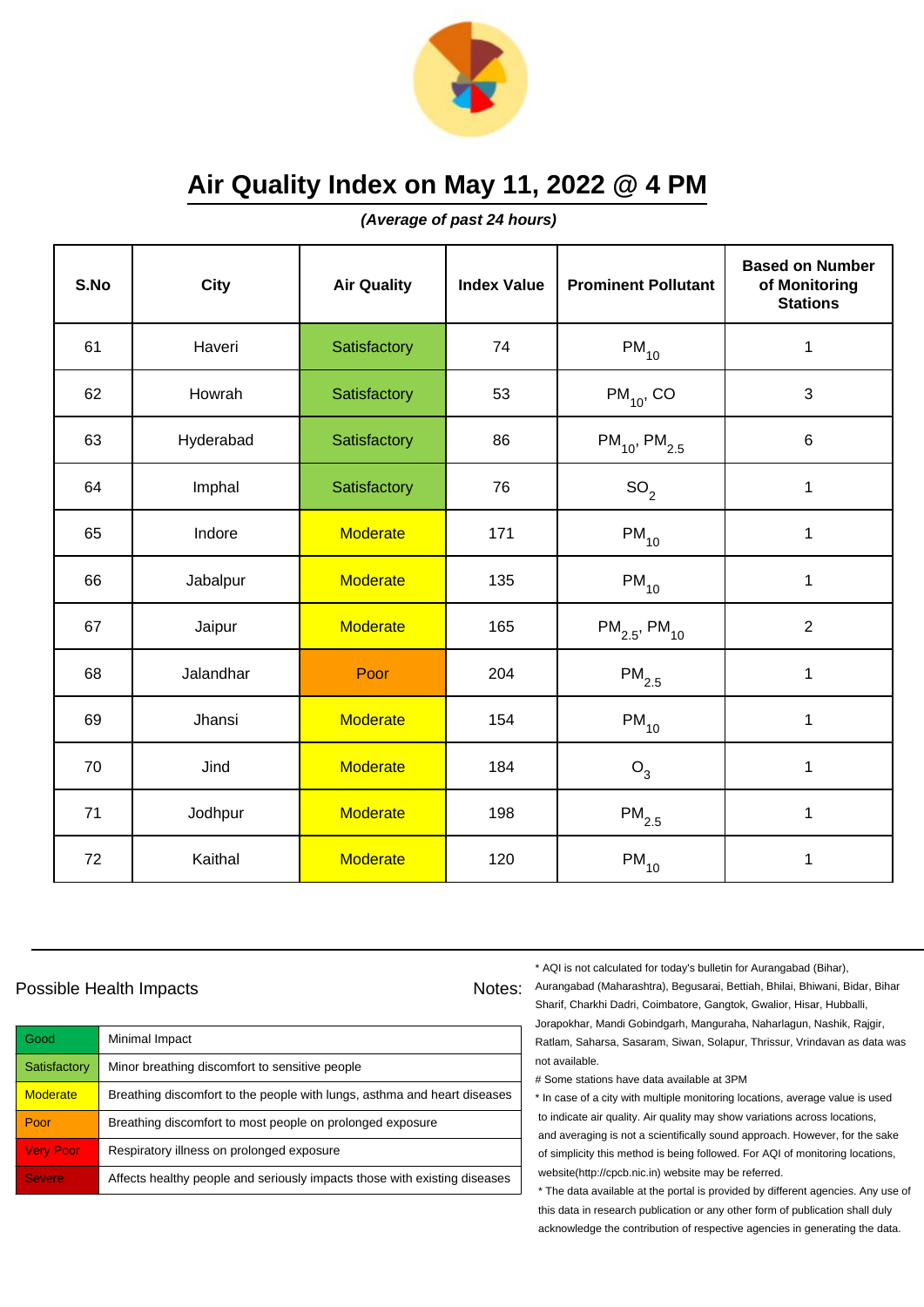

**(Average of past 24 hours)**

| S.No | <b>City</b> | <b>Air Quality</b> | <b>Index Value</b> | <b>Prominent Pollutant</b> | <b>Based on Number</b><br>of Monitoring<br><b>Stations</b> |
|------|-------------|--------------------|--------------------|----------------------------|------------------------------------------------------------|
| 73   | Kalaburgi   | <b>Moderate</b>    | 154                | $PM_{10}$                  | $\mathbf 1$                                                |
| 74   | Kalyan      | <b>Moderate</b>    | 104                | $PM_{10}$                  | $\mathbf 1$                                                |
| 75   | Kannur      | Satisfactory       | 75                 | $PM_{10}$                  | 1                                                          |
| 76   | Kanpur      | Satisfactory       | 73                 | $O_3$ , PM <sub>10</sub>   | $\mathbf{3}$                                               |
| 77   | Karnal      | Satisfactory       | 81                 | $PM_{10}$                  | $\mathbf 1$                                                |
| 78   | Katihar     | Satisfactory       | 90                 | $PM_{10}$                  | $\mathbf 1$                                                |
| 79   | Katni       | <b>Moderate</b>    | 138                | $PM_{10}$                  | 1                                                          |
| 80   | Khanna      | <b>Moderate</b>    | 116                | $PM_{10}$                  | $\mathbf{1}$                                               |
| 81   | Kishanganj  | Satisfactory       | 73                 | $PM_{10}$                  | $\mathbf 1$                                                |
| 82   | Kochi       | <b>Moderate</b>    | 137                | $PM_{2.5}$                 | 1                                                          |
| 83   | Kohima      | Good               | 47                 | SO <sub>2</sub>            | $\mathbf{1}$                                               |
| 84   | Kolar       | Satisfactory       | 83                 | $\mathsf{PM}_{10}$         | 1                                                          |

### Possible Health Impacts

| Good             | Minimal Impact                                                            |
|------------------|---------------------------------------------------------------------------|
| Satisfactory     | Minor breathing discomfort to sensitive people                            |
| <b>Moderate</b>  | Breathing discomfort to the people with lungs, asthma and heart diseases  |
| Poor             | Breathing discomfort to most people on prolonged exposure                 |
| <b>Very Poor</b> | Respiratory illness on prolonged exposure                                 |
| <b>Severe</b>    | Affects healthy people and seriously impacts those with existing diseases |

\* AQI is not calculated for today's bulletin for Aurangabad (Bihar),

Notes: Aurangabad (Maharashtra), Begusarai, Bettiah, Bhilai, Bhiwani, Bidar, Bihar Sharif, Charkhi Dadri, Coimbatore, Gangtok, Gwalior, Hisar, Hubballi, Jorapokhar, Mandi Gobindgarh, Manguraha, Naharlagun, Nashik, Rajgir, Ratlam, Saharsa, Sasaram, Siwan, Solapur, Thrissur, Vrindavan as data was not available.

# Some stations have data available at 3PM

\* In case of a city with multiple monitoring locations, average value is used to indicate air quality. Air quality may show variations across locations, and averaging is not a scientifically sound approach. However, for the sake of simplicity this method is being followed. For AQI of monitoring locations, website(http://cpcb.nic.in) website may be referred.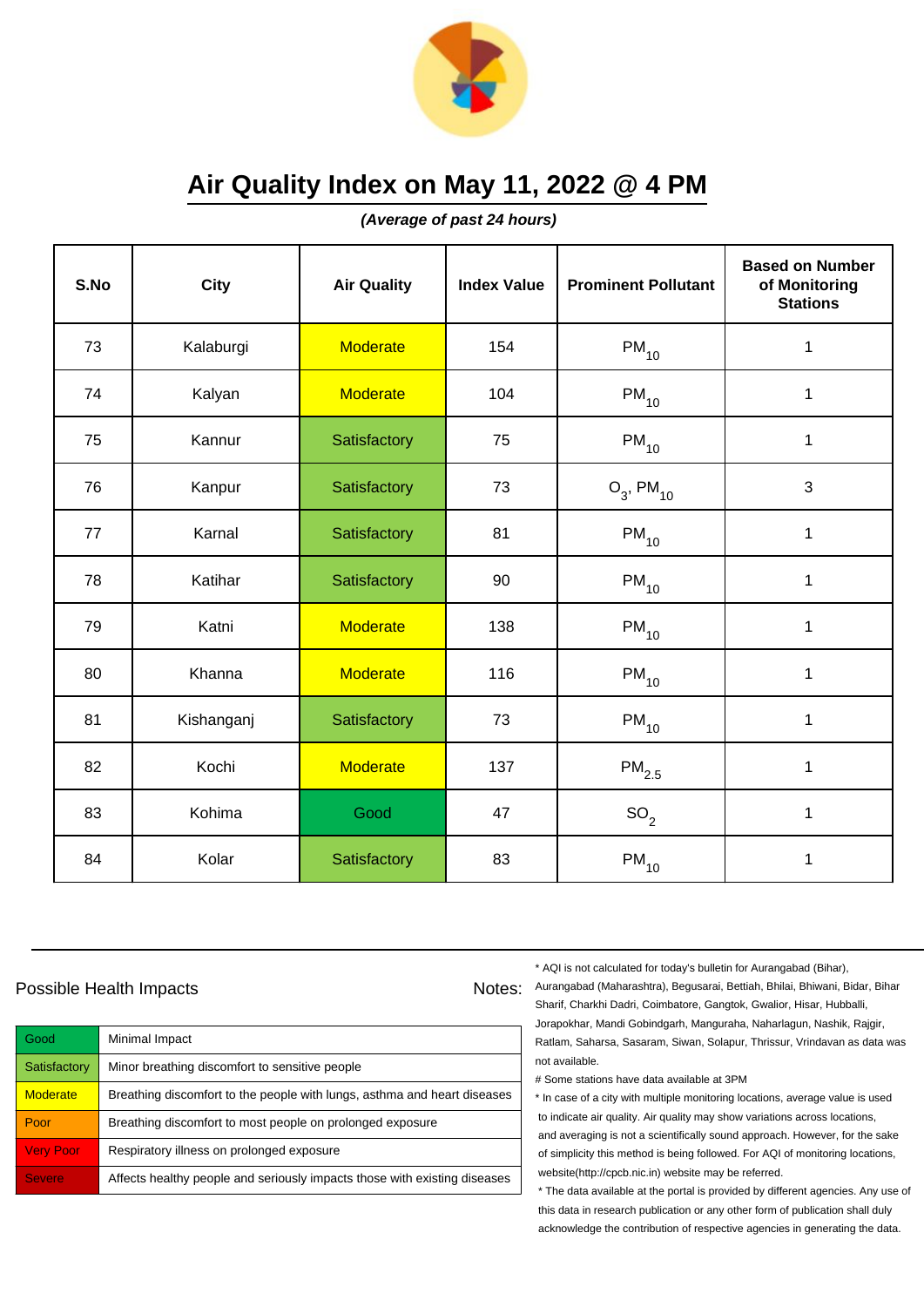

**(Average of past 24 hours)**

| S.No | <b>City</b> | <b>Air Quality</b> | <b>Index Value</b> | <b>Prominent Pollutant</b>  | <b>Based on Number</b><br>of Monitoring<br><b>Stations</b> |
|------|-------------|--------------------|--------------------|-----------------------------|------------------------------------------------------------|
| 85   | Kolkata     | Satisfactory       | 53                 | $NO_{2}$ , PM <sub>10</sub> | $\overline{7}$                                             |
| 86   | Kollam      | Satisfactory       | 83                 | $PM_{10}$                   | 1                                                          |
| 87   | Koppal      | Satisfactory       | 54                 | $PM_{10}$                   | 1                                                          |
| 88   | Kota        | <b>Moderate</b>    | 198                | $\mathsf{PM}_{10}$          | 1                                                          |
| 89   | Kozhikode   | Satisfactory       | 60                 | $PM_{10}$                   | $\mathbf{1}$                                               |
| 90   | Kurukshetra | <b>Moderate</b>    | 117                | $O_3$                       | 1                                                          |
| 91   | Lucknow     | <b>Moderate</b>    | 102                | $\mathsf{PM}_{10}$          | $\,6$                                                      |
| 92   | Ludhiana    | <b>Moderate</b>    | 114                | $PM_{2.5}$                  | 1                                                          |
| 93   | Madikeri    | Good               | 46                 | $PM_{10}$                   | 1                                                          |
| 94   | Maihar      | Satisfactory       | 87                 | CO                          | $\mathbf{1}$                                               |
| 95   | Mandideep   | Satisfactory       | 100                | $PM_{10}$                   | 1                                                          |
| 96   | Mandikhera  | <b>Moderate</b>    | 101                | $\mathsf{PM}_{10}$          | 1                                                          |

#### Possible Health Impacts

| Good             | Minimal Impact                                                            |
|------------------|---------------------------------------------------------------------------|
| Satisfactory     | Minor breathing discomfort to sensitive people                            |
| <b>Moderate</b>  | Breathing discomfort to the people with lungs, asthma and heart diseases  |
| Poor             | Breathing discomfort to most people on prolonged exposure                 |
| <b>Very Poor</b> | Respiratory illness on prolonged exposure                                 |
| <b>Severe</b>    | Affects healthy people and seriously impacts those with existing diseases |

\* AQI is not calculated for today's bulletin for Aurangabad (Bihar),

Notes: Aurangabad (Maharashtra), Begusarai, Bettiah, Bhilai, Bhiwani, Bidar, Bihar Sharif, Charkhi Dadri, Coimbatore, Gangtok, Gwalior, Hisar, Hubballi, Jorapokhar, Mandi Gobindgarh, Manguraha, Naharlagun, Nashik, Rajgir, Ratlam, Saharsa, Sasaram, Siwan, Solapur, Thrissur, Vrindavan as data was not available.

# Some stations have data available at 3PM

\* In case of a city with multiple monitoring locations, average value is used to indicate air quality. Air quality may show variations across locations, and averaging is not a scientifically sound approach. However, for the sake of simplicity this method is being followed. For AQI of monitoring locations, website(http://cpcb.nic.in) website may be referred.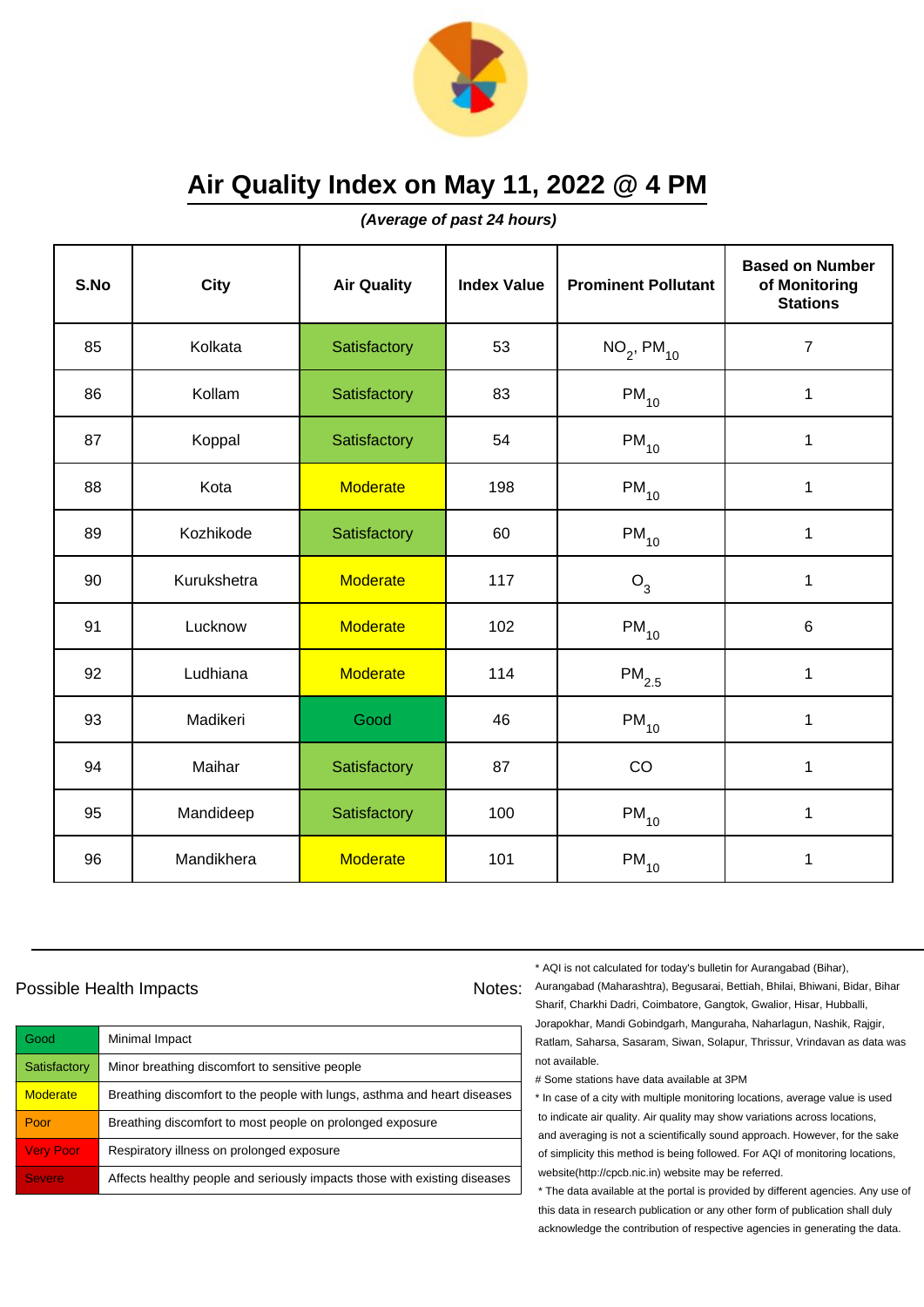

**(Average of past 24 hours)**

| S.No | City          | <b>Air Quality</b> | <b>Index Value</b> | <b>Prominent Pollutant</b>    | <b>Based on Number</b><br>of Monitoring<br><b>Stations</b> |
|------|---------------|--------------------|--------------------|-------------------------------|------------------------------------------------------------|
| 97   | Manesar       | <b>Moderate</b>    | 129                | $\mathsf{PM}_{2.5}$           | 1                                                          |
| 98   | Manglore      | <b>Moderate</b>    | 106                | NO <sub>2</sub>               | $\mathbf{1}$                                               |
| 99   | Meerut        | <b>Moderate</b>    | 114                | $PM_{10}$                     | 3                                                          |
| 100  | Moradabad     | <b>Moderate</b>    | 104                | $O_3$ , CO, PM <sub>10</sub>  | 3                                                          |
| 101  | Motihari      | Satisfactory       | 80                 | $O_3$                         | $\mathbf 1$                                                |
| 102  | Mumbai        | <b>Moderate</b>    | 118                | $PM_{10}$ , PM <sub>2.5</sub> | 17                                                         |
| 103  | Munger        | <b>Moderate</b>    | 120                | $\mathsf{PM}_{10}$            | 1                                                          |
| 104  | Muzaffarnagar | <b>Moderate</b>    | 150                | $PM_{10}$                     | 1                                                          |
| 105  | Muzaffarpur   | Satisfactory       | 84                 | $PM_{10}$ , $PM_{2.5}$        | $\overline{2}$                                             |
| 106  | Mysuru        | Good               | 49                 | $PM_{10}$                     | $\mathbf{1}$                                               |
| 107  | Nagpur        | <b>Moderate</b>    | 172                | $O_3$                         | 1                                                          |
| 108  | Nandesari     | Satisfactory       | 54                 | $\mathsf{PM}_{2.5}$           | 1                                                          |

### Possible Health Impacts

| Good             | Minimal Impact                                                            |
|------------------|---------------------------------------------------------------------------|
| Satisfactory     | Minor breathing discomfort to sensitive people                            |
| <b>Moderate</b>  | Breathing discomfort to the people with lungs, asthma and heart diseases  |
| Poor             | Breathing discomfort to most people on prolonged exposure                 |
| <b>Very Poor</b> | Respiratory illness on prolonged exposure                                 |
| <b>Severe</b>    | Affects healthy people and seriously impacts those with existing diseases |

\* AQI is not calculated for today's bulletin for Aurangabad (Bihar),

Notes: Aurangabad (Maharashtra), Begusarai, Bettiah, Bhilai, Bhiwani, Bidar, Bihar Sharif, Charkhi Dadri, Coimbatore, Gangtok, Gwalior, Hisar, Hubballi, Jorapokhar, Mandi Gobindgarh, Manguraha, Naharlagun, Nashik, Rajgir, Ratlam, Saharsa, Sasaram, Siwan, Solapur, Thrissur, Vrindavan as data was not available.

# Some stations have data available at 3PM

\* In case of a city with multiple monitoring locations, average value is used to indicate air quality. Air quality may show variations across locations, and averaging is not a scientifically sound approach. However, for the sake of simplicity this method is being followed. For AQI of monitoring locations, website(http://cpcb.nic.in) website may be referred.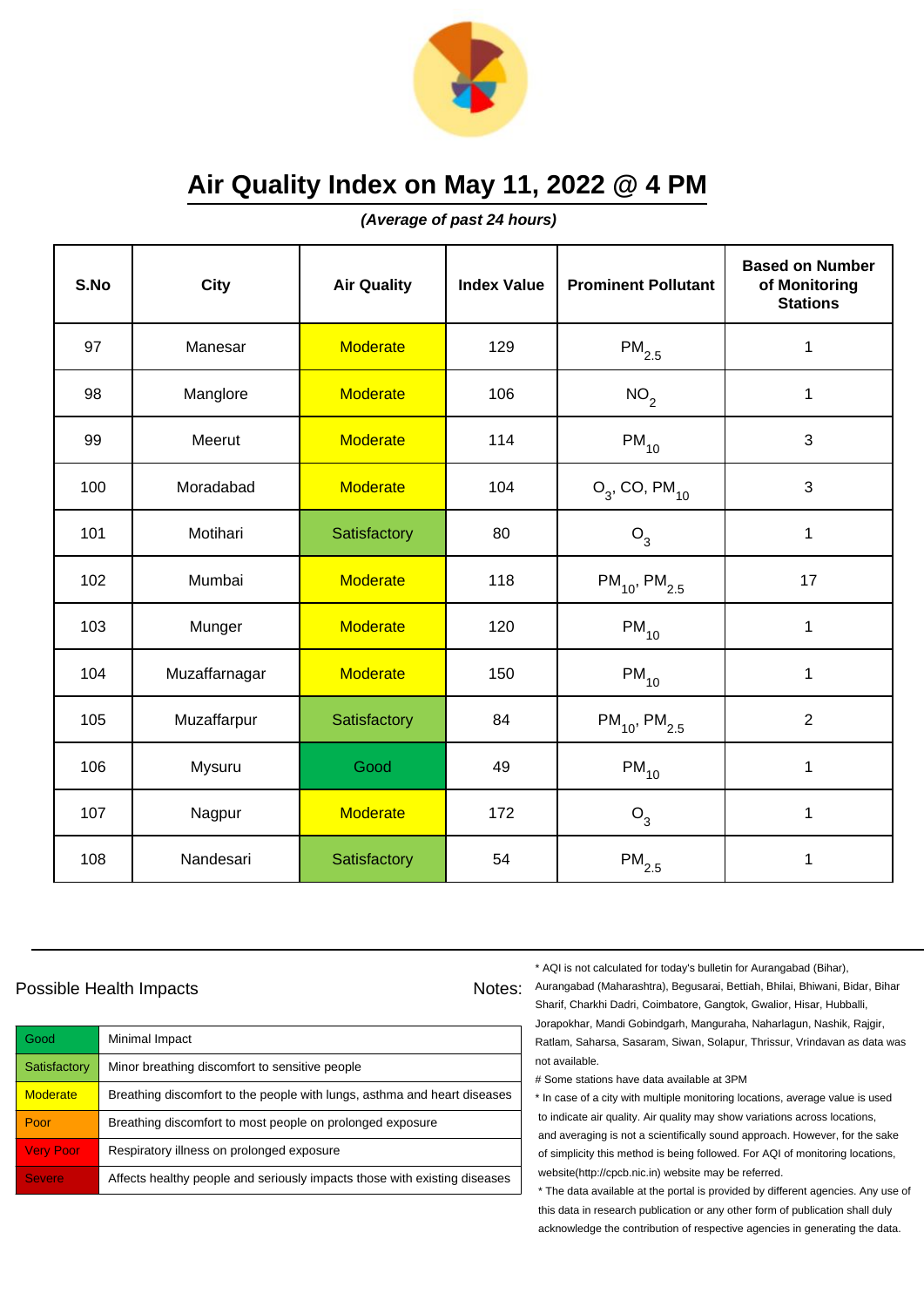

**(Average of past 24 hours)**

| S.No | <b>City</b> | <b>Air Quality</b> | <b>Index Value</b> | <b>Prominent Pollutant</b>                      | <b>Based on Number</b><br>of Monitoring<br><b>Stations</b> |
|------|-------------|--------------------|--------------------|-------------------------------------------------|------------------------------------------------------------|
| 109  | Narnaul     | <b>Moderate</b>    | 122                | $PM_{10}$                                       | 1                                                          |
| 110  | Navi Mumbai | Satisfactory       | 97                 | $PM_{10}$ , CO                                  | 3                                                          |
| 111  | Noida       | <b>Moderate</b>    | 147                | $PM_{10}$                                       | $\overline{\mathbf{4}}$                                    |
| 112  | Pali        | <b>Moderate</b>    | 168                | $\mathsf{PM}_{2.5}$                             | 1                                                          |
| 113  | Palwal      | <b>Moderate</b>    | 105                | $PM_{10}$                                       | 1                                                          |
| 114  | Panchkula   | <b>Moderate</b>    | 106                | $\mathsf{PM}_{2.5}$                             | 1                                                          |
| 115  | Panipat     | <b>Moderate</b>    | 127                | $PM_{10}$                                       | 1                                                          |
| 116  | Patiala     | Satisfactory       | 94                 | $PM_{10}$                                       | $\mathbf{1}$                                               |
| 117  | Patna       | <b>Moderate</b>    | 111                | $PM_{10}$ , PM <sub>2.5</sub> , NO <sub>2</sub> | 6                                                          |
| 118  | Pithampur   | <b>Moderate</b>    | 157                | $\mathsf{PM}_{10}$                              | $\mathbf 1$                                                |
| 119  | Prayagraj   | Satisfactory       | 78                 | $PM_{10}$                                       | 3                                                          |
| 120  | Puducherry  | Satisfactory       | 80                 | $PM_{10}$                                       | 1                                                          |

### Possible Health Impacts

| Good             | Minimal Impact                                                            |
|------------------|---------------------------------------------------------------------------|
| Satisfactory     | Minor breathing discomfort to sensitive people                            |
| <b>Moderate</b>  | Breathing discomfort to the people with lungs, asthma and heart diseases  |
| Poor             | Breathing discomfort to most people on prolonged exposure                 |
| <b>Very Poor</b> | Respiratory illness on prolonged exposure                                 |
| <b>Severe</b>    | Affects healthy people and seriously impacts those with existing diseases |

\* AQI is not calculated for today's bulletin for Aurangabad (Bihar),

Notes: Aurangabad (Maharashtra), Begusarai, Bettiah, Bhilai, Bhiwani, Bidar, Bihar Sharif, Charkhi Dadri, Coimbatore, Gangtok, Gwalior, Hisar, Hubballi, Jorapokhar, Mandi Gobindgarh, Manguraha, Naharlagun, Nashik, Rajgir, Ratlam, Saharsa, Sasaram, Siwan, Solapur, Thrissur, Vrindavan as data was not available.

# Some stations have data available at 3PM

\* In case of a city with multiple monitoring locations, average value is used to indicate air quality. Air quality may show variations across locations, and averaging is not a scientifically sound approach. However, for the sake of simplicity this method is being followed. For AQI of monitoring locations, website(http://cpcb.nic.in) website may be referred.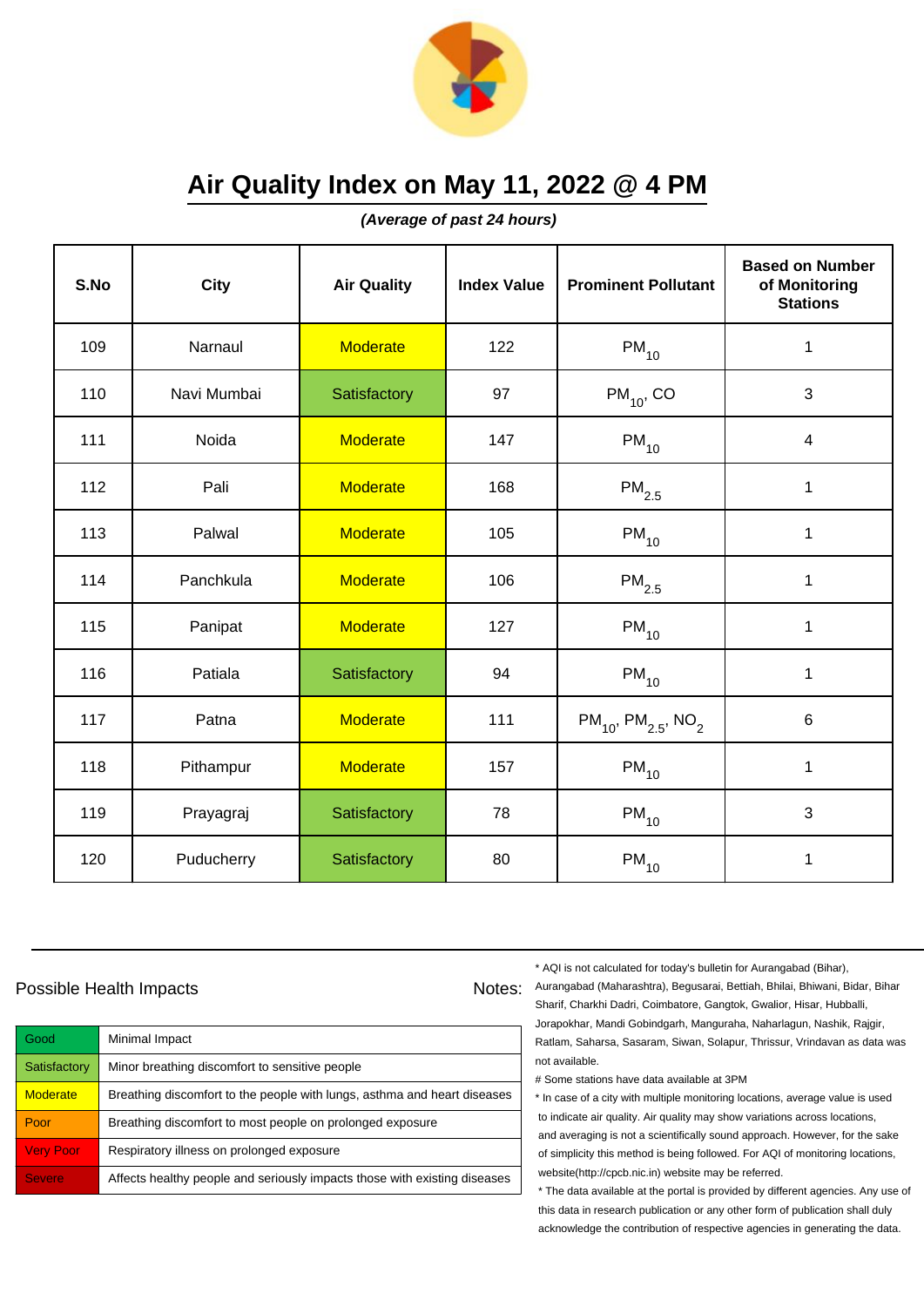

**(Average of past 24 hours)**

| S.No | <b>City</b>       | <b>Air Quality</b> | <b>Index Value</b> | <b>Prominent Pollutant</b>        | <b>Based on Number</b><br>of Monitoring<br><b>Stations</b> |
|------|-------------------|--------------------|--------------------|-----------------------------------|------------------------------------------------------------|
| 121  | Pune              | <b>Moderate</b>    | 104                | $PM_{2.5}$ , CO, PM <sub>10</sub> | 5                                                          |
| 122  | Purnia            | Satisfactory       | 90                 | $PM_{10}$                         | $\mathbf 1$                                                |
| 123  | Raichur           | Satisfactory       | 91                 | $PM_{10}$                         | 1                                                          |
| 124  | Rajamahendravaram | Good               | 21                 | CO                                | 1                                                          |
| 125  | Ramanagara        | Satisfactory       | 68                 | $PM_{10}$                         | 1                                                          |
| 126  | Rohtak            | <b>Moderate</b>    | 182                | $\mathsf{PM}_{2.5}$               | 1                                                          |
| 127  | Rupnagar          | Satisfactory       | 71                 | $PM_{10}$                         | 1                                                          |
| 128  | Sagar             | <b>Moderate</b>    | 103                | $PM_{2.5}$                        | 1                                                          |
| 129  | Samastipur        | <b>Moderate</b>    | 128                | $PM_{10}$                         | $\mathbf 1$                                                |
| 130  | Satna             | Satisfactory       | 66                 | $PM_{10}$                         | 1                                                          |
| 131  | Shillong          | Good               | 15                 | CO                                | $\overline{2}$                                             |
| 132  | Shivamogga        | Satisfactory       | 54                 | $PM_{10}$                         | 1                                                          |

### Possible Health Impacts

| Good             | Minimal Impact                                                            |
|------------------|---------------------------------------------------------------------------|
| Satisfactory     | Minor breathing discomfort to sensitive people                            |
| <b>Moderate</b>  | Breathing discomfort to the people with lungs, asthma and heart diseases  |
| Poor             | Breathing discomfort to most people on prolonged exposure                 |
| <b>Very Poor</b> | Respiratory illness on prolonged exposure                                 |
| <b>Severe</b>    | Affects healthy people and seriously impacts those with existing diseases |

\* AQI is not calculated for today's bulletin for Aurangabad (Bihar),

Notes: Aurangabad (Maharashtra), Begusarai, Bettiah, Bhilai, Bhiwani, Bidar, Bihar Sharif, Charkhi Dadri, Coimbatore, Gangtok, Gwalior, Hisar, Hubballi, Jorapokhar, Mandi Gobindgarh, Manguraha, Naharlagun, Nashik, Rajgir, Ratlam, Saharsa, Sasaram, Siwan, Solapur, Thrissur, Vrindavan as data was not available.

# Some stations have data available at 3PM

\* In case of a city with multiple monitoring locations, average value is used to indicate air quality. Air quality may show variations across locations, and averaging is not a scientifically sound approach. However, for the sake of simplicity this method is being followed. For AQI of monitoring locations, website(http://cpcb.nic.in) website may be referred.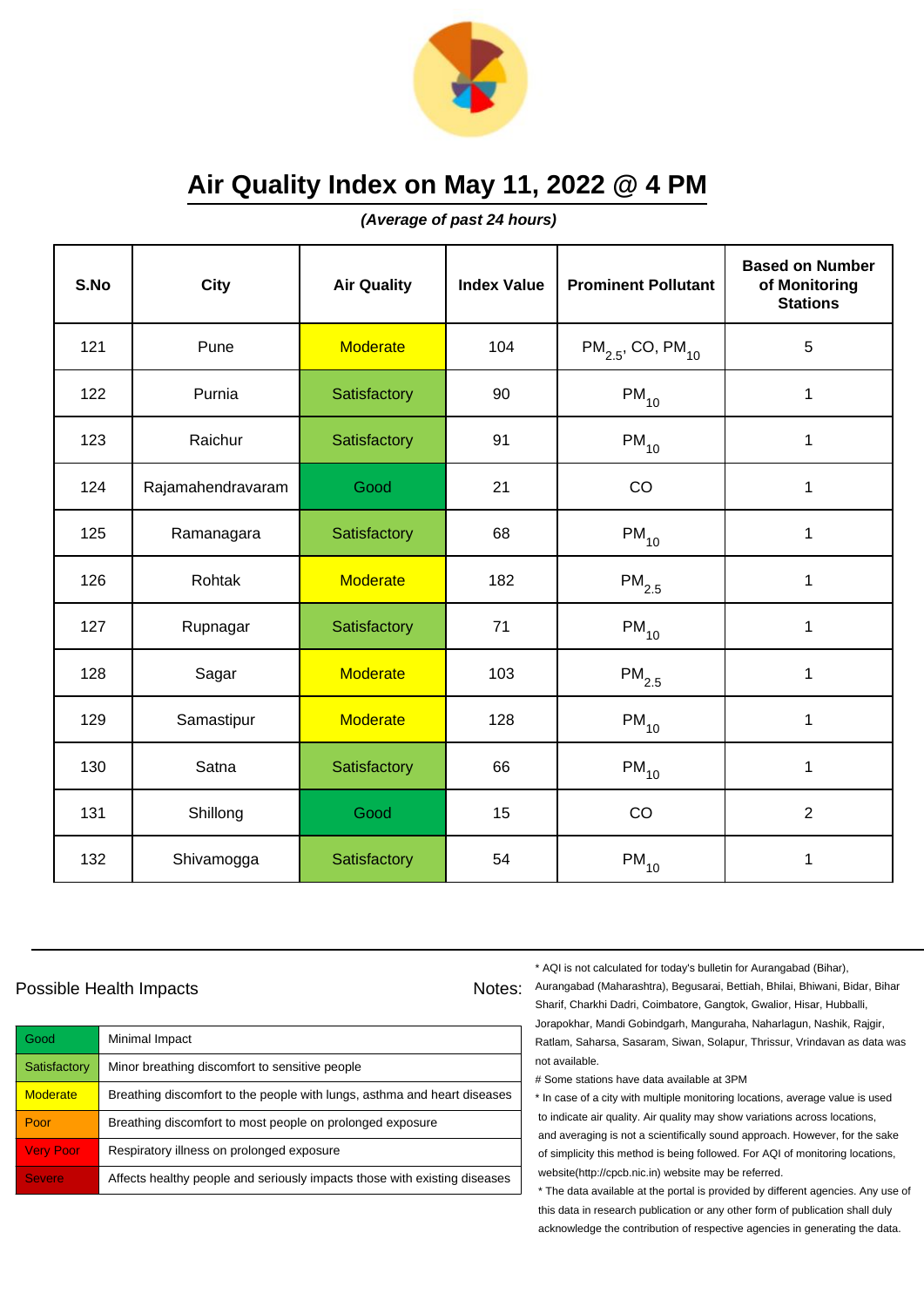

**(Average of past 24 hours)**

| S.No | <b>City</b>        | <b>Air Quality</b> | <b>Index Value</b> | <b>Prominent Pollutant</b> | <b>Based on Number</b><br>of Monitoring<br><b>Stations</b> |
|------|--------------------|--------------------|--------------------|----------------------------|------------------------------------------------------------|
| 133  | Siliguri           | Satisfactory       | 70                 | NO <sub>2</sub>            | 1                                                          |
| 134  | Singrauli          | Satisfactory       | 92                 | NO <sub>2</sub>            | 1                                                          |
| 135  | Sirsa              | <b>Moderate</b>    | 179                | $O_3$                      | $\mathbf 1$                                                |
| 136  | Sonipat            | Moderate           | 168                | $PM_{10}$                  | $\mathbf 1$                                                |
| 137  | Srinagar           | Satisfactory       | 69                 | $\mathsf{PM}_{10}$         | $\mathbf 1$                                                |
| 138  | Talcher            | <b>Moderate</b>    | 101                | CO                         | 1                                                          |
| 139  | Thane              | <b>Moderate</b>    | 126                | $\mathsf{PM}_{10}$         | 1                                                          |
| 140  | Thiruvananthapuram | Good               | 36                 | CO                         | 1                                                          |
| 141  | Thoothukudi        | Good               | 49                 | $\mathsf{PM}_{10}$         | $\mathbf 1$                                                |
| 142  | Tirupati           | Satisfactory       | 66                 | $PM_{10}$                  | 1                                                          |
| 143  | Udaipur            | <b>Moderate</b>    | 124                | $\mathsf{PM}_{10}$         | 1                                                          |
| 144  | Udupi              | Satisfactory       | 80                 | $O_3$                      | 1                                                          |

### Possible Health Impacts

| Good             | Minimal Impact                                                            |
|------------------|---------------------------------------------------------------------------|
| Satisfactory     | Minor breathing discomfort to sensitive people                            |
| <b>Moderate</b>  | Breathing discomfort to the people with lungs, asthma and heart diseases  |
| Poor             | Breathing discomfort to most people on prolonged exposure                 |
| <b>Very Poor</b> | Respiratory illness on prolonged exposure                                 |
| <b>Severe</b>    | Affects healthy people and seriously impacts those with existing diseases |

\* AQI is not calculated for today's bulletin for Aurangabad (Bihar),

Notes: Aurangabad (Maharashtra), Begusarai, Bettiah, Bhilai, Bhiwani, Bidar, Bihar Sharif, Charkhi Dadri, Coimbatore, Gangtok, Gwalior, Hisar, Hubballi, Jorapokhar, Mandi Gobindgarh, Manguraha, Naharlagun, Nashik, Rajgir, Ratlam, Saharsa, Sasaram, Siwan, Solapur, Thrissur, Vrindavan as data was not available.

# Some stations have data available at 3PM

\* In case of a city with multiple monitoring locations, average value is used to indicate air quality. Air quality may show variations across locations, and averaging is not a scientifically sound approach. However, for the sake of simplicity this method is being followed. For AQI of monitoring locations, website(http://cpcb.nic.in) website may be referred.